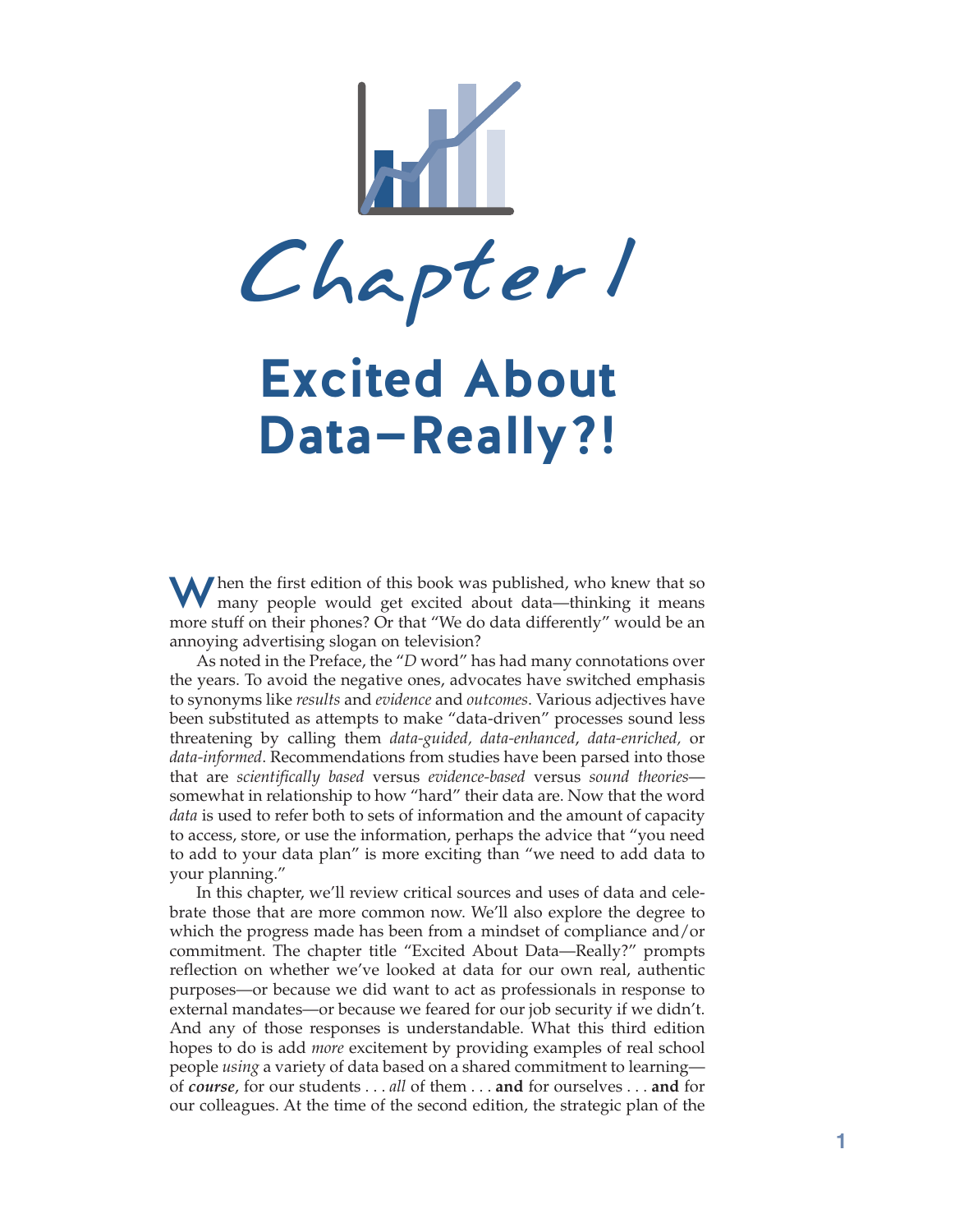Association for Supervision and Curriculum Development (ASCD) included a goal about developing educators' capacity to address complex problems with this description:

The 21st century educator will thrive in a work culture that stresses collaboration, knowledge creation, and a respect for diversity. No longer working in isolation, teachers and administrators will ... examine ways to meet individual needs through the sophisticated and recurrent analysis of data. School communities will commit to long-term, ongoing, school-specific professional development that builds both individual and community capacity. Wisdom, after all, develops only when knowledge is viewed through the lenses of keen judgment, insight, interwoven relationships, and wide experiences.

There's been a lot of progress, but I'm not convinced we're quite there yet. But, then, I never expected to be excited about data *myself* either.

# **UNEXPECTED EXCITEMENT**

I had just been appointed to my first principalship. I stopped at the district office and asked for any materials I could pick up that would help me prepare for the coming school year. I was given a large wad of keys of all sizes and three notebook binders of district policy and procedures, each four inches thick, covered with light blue canvas cloth, threadbare at the corners, unraveling along the spine (that's how it was done before flash drives). As I headed for my car, the heavy, pointed keys tore through the lining of my suit pocket and fell to the ground. As I bent to retrieve the keys, the stack of notebooks in my arms became unbalanced, and they tumbled to the ground; nine rings popped open, fanning their contents across the parking lot like a deck of cards in the hands of a gambler. I was not off to an auspicious beginning. I never found the locks to match some of those keys, and the time it took to reassemble the policy notebooks exceeded the total number of times I opened them in the next three years.

The only other thing the district gave me was a registration form for some training called Effective Schools. That small brochure turned out to be the real key that unlocked doors for me and provided principles of leadership that have guided me for many years. My school served students who were Caucasian, Native American, Vietnamese, Cambodian, Hmong, and African American. Their parents were blue-collar workers at the nearby meatpacking plant or state prison. Many lived with assistance in low-income housing projects and some alternated time in town and on the reservation. Their test scores were second lowest of the elementary schools in a district of 47,000 students. I was delighted to learn that Ron Edmonds and other researchers in the United States and England had found schools where student achievement exceeded the levels typically associated with their demographic profile. These schools that defied the findings of the Equality of Educational Opportunity report, or the Coleman Report, were characterized by seven factors that became beacons to light my way: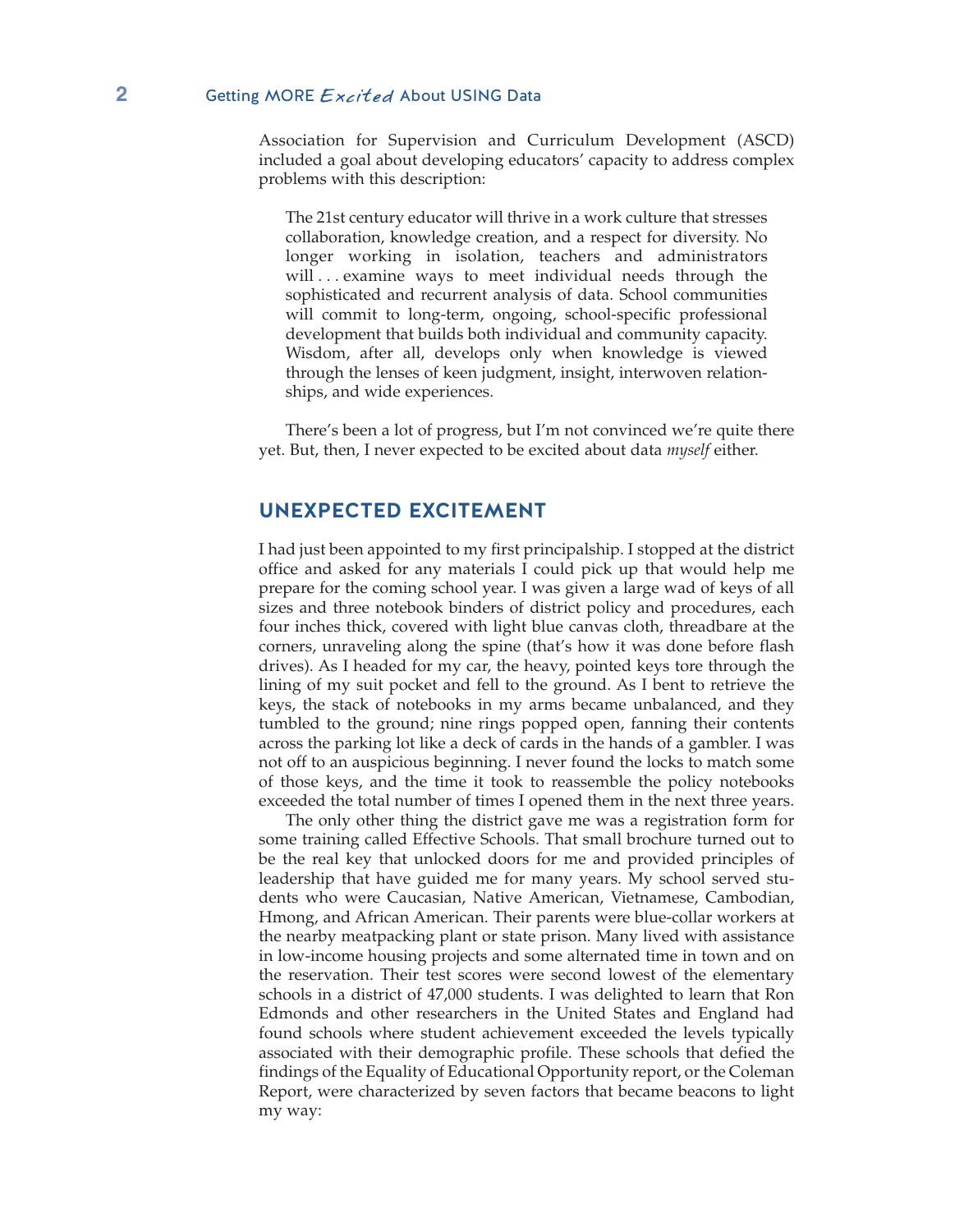- Strong instructional leadership
- A clear, focused mission
- A safe, orderly environment
- Teaching oriented to time-on-task and opportunity-to-learn
- High expectations for student success
- Frequent monitoring of student progress
- Home-school communication and parent involvement

I was excited about the potential for strengthening these characteristics at my new school, but I was the only one who knew about them. I lacked an ally, and I had a Title I certificated position to fill. With only three days to go until the start of school, my yet-unknown ally fortuitously moved into town and applied. We began to study together and to look at how Title I services had been delivered in our school. It was a typical program, with small groups of students pulled out of the classroom for remedial skill drill, delivered by instructional aides, and supervised by the certificated teacher. There was almost no interaction between the Title I aide and the classroom teacher, except an occasional note in the staff mailbox that would read this way: "Suzie Student needs to work on . . . " or "Peter Pupil is failing in . . . "

With varying degrees of support, we changed from "pull-out" to "push-in" and assigned the aides to work in the classrooms. We identified a set time each week for the classroom teacher to conference with the Title I teacher about the content that would be taught in the *coming* week. We switched from "fix after failure" to "prime the pump" and helped students review their prior knowledge and practice prerequisite skills in advance of the whole class instruction.

Some teachers were resistant to having another adult in the room, or, as some admitted, didn't like having "those children" in their rooms the whole day without a break from them. Some students became uneasy because their stereotypes were being challenged. One day, a sixth grader made an appointment with me to discuss the cheating that was going on. He claimed to be representing a "lot of us" who think the teachers are giving away the tests to certain kids. His evidence of this crime was this: "There's some kids who never got anything but Ds and Fs and now they're getting Bs, and there's no way that could be." Even the state Department of Education became suspicious when we reported our standardized test score gains from fall to spring a year after the changes. They came for an audit, validated the gains, and a state department newsletter declared Bancroft Elementary "the best kept secret in the state."

That is the simple story of how I got excited about the power of data. How could staff, students, or the state argue with the evidence? Our results allowed us to continue with our change process and, in turn, raised our expectations of student capability—and our own efficacy. Being a "best" kept secret in a state was a lot more exciting than being the "worst" performer in the district.

#### **THE URGENCY REMAINS**

Since that early experience, some things have stayed the same while others have changed immensely. The underlying need for use of data continues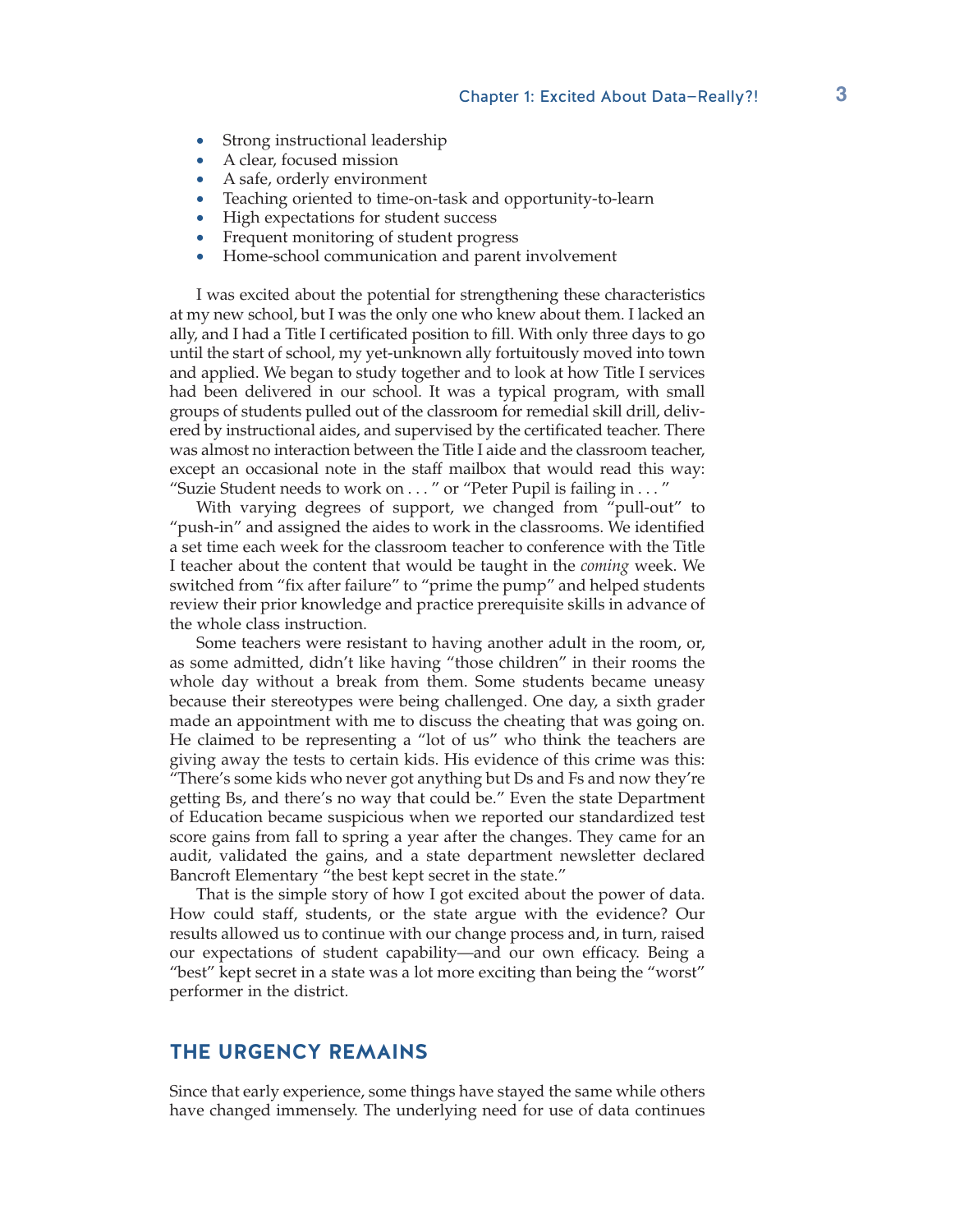to be emphasized. A review of twenty-five national and state studies is synthesized in Figure 1.1. Some were reviews of other research conducted over a period of years on the same topic. Others examined high-performing schools with specific populations and settings. Nine characteristics emerged as themes in multiple studies:

- Clear and shared focus
- High standards and expectations for all students
- Effective school leadership
- High levels of collaboration and communication
- Curriculum, instruction and assessment aligned with standards
- Frequent monitoring of teaching and learning
- Focused professional development
- Supportive learning environment
- High levels of family and community involvement

One of the studies reported on sixteen elementary schools outperforming schools with similar levels of poverty and mobility, proportion of English language learners (ELLs), and other factors. Those schools that beat the odds had four things in common:

- A caring and collaborative professional environment
- Strong leadership
- Focused, intentional instruction
- The use of assessment data to drive instruction

When I first reviewed these findings—and on many occasions since— I am struck by the similarity between these characteristics and those seven correlates of Effective Schools that first began to light my way. Strong instructional leadership has grown into shared instructional leadership. A clear, focused mission has evolved into being equity-minded. A safe, orderly environment has expanded into the realization that it's about relationships as much as routines, and new resources have been created to help educators adopt culturally responsive practices. Opportunity to learn is still just that—made clearer with references to guaranteed, viable curricula and access to skilled, experienced teachers and up-to-date materials and technology. High expectations for student success are stated more overtly (but still too often questioned covertly). Frequent monitoring of student progress has surged for some students and been replaced by oncea-year high-stakes testing for many. And the need for home-school communication and parental involvement remains a huge challenge.

From all three research sources, use of assessment and data to drive instruction and monitor student progress frequently (not annually) emerge as critical. The bottom line is the importance of data—up close, formative assessment data that teachers can use to make decisions about student learning and plan instruction that meets their needs.

More recently, as part of the waiver process from the worst sanctions of the No Child Left Behind Act (NCLB), many states have adopted teacher and principal evaluation systems based on years of solid research on effective teaching. Three common models arise from the work of Marzano, Danielson, and the Center for Educational Leadership (CEL) at the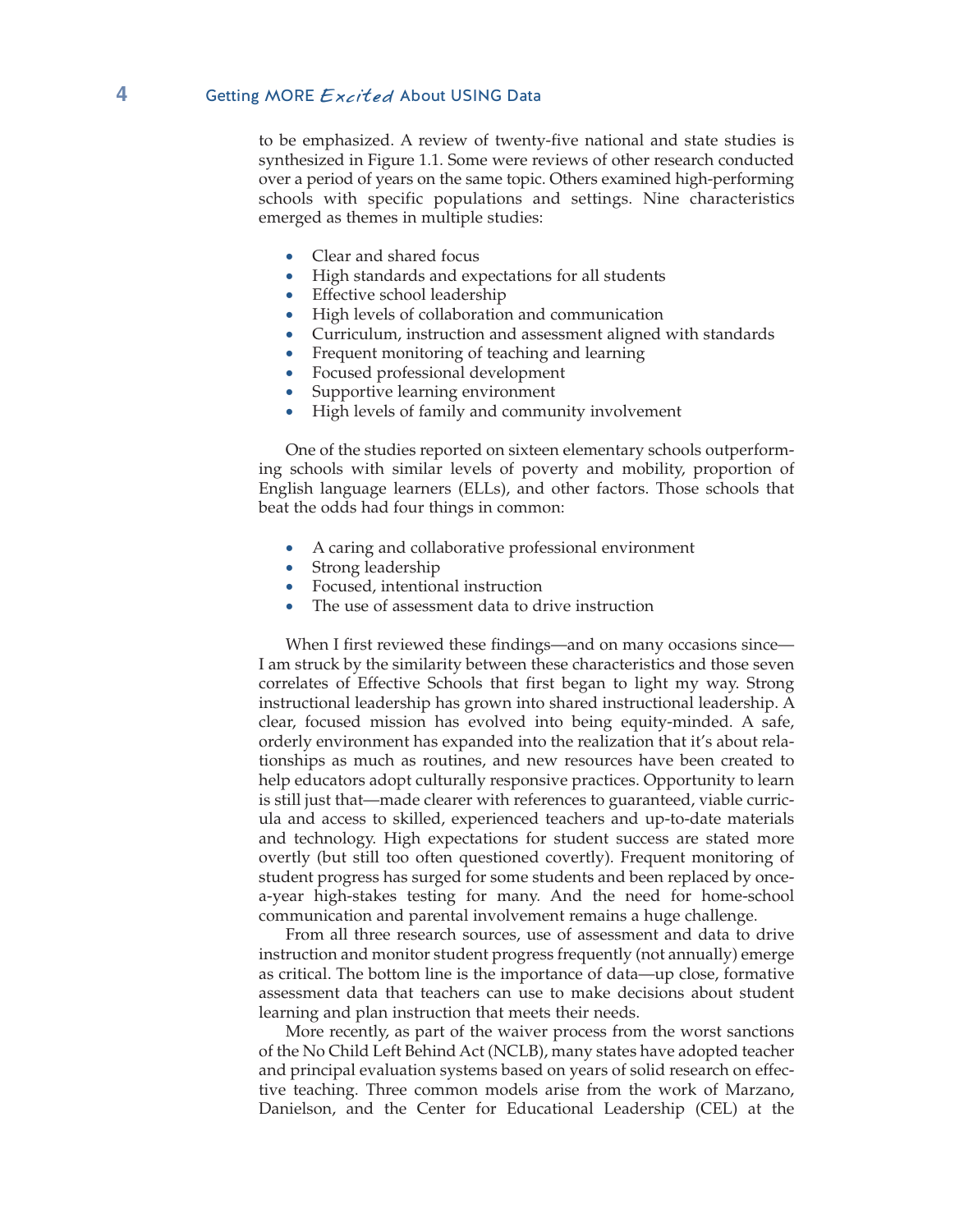| <b>Research Base</b>                                                                                                                                                                           |                                                   |                                       |                             |                                                 |                                                                     |                                               |                                     |                                    |                                                  |
|------------------------------------------------------------------------------------------------------------------------------------------------------------------------------------------------|---------------------------------------------------|---------------------------------------|-----------------------------|-------------------------------------------------|---------------------------------------------------------------------|-----------------------------------------------|-------------------------------------|------------------------------------|--------------------------------------------------|
| Summary                                                                                                                                                                                        |                                                   |                                       |                             |                                                 |                                                                     |                                               |                                     |                                    |                                                  |
|                                                                                                                                                                                                | <b>Characteristics of High Performing Schools</b> |                                       |                             |                                                 |                                                                     |                                               |                                     |                                    |                                                  |
| <b>National Reports</b>                                                                                                                                                                        | Shared Focus<br>Clear &                           | య<br>High Standards &<br>Expectations | Effective School Leadership | High Levels of Collaboration &<br>Communication | Assessment Aligned with<br>  Assessment Aligned with<br>  Standards | Frequent Monitoring of<br>Teaching & Learning | Focused Professional<br>Development | Supportive Learning<br>Environment | High Levels of Family &<br>Community Involvement |
| Comprehensive School Reform                                                                                                                                                                    | X                                                 |                                       |                             | $\ast$                                          | X                                                                   | $\ast$                                        | X                                   |                                    | X                                                |
| Dispelling the Myth                                                                                                                                                                            |                                                   | X                                     |                             |                                                 | X                                                                   | X                                             | X                                   |                                    | X                                                |
| <b>Educational Reform and Students</b><br>at Risk                                                                                                                                              | X                                                 |                                       | $\ast$                      | X                                               | $\ast$                                                              | X                                             | X                                   | X                                  | $\ast$                                           |
| Hawthorne Elementary School                                                                                                                                                                    | X                                                 | X                                     | X                           | X                                               | $\ast$                                                              |                                               | X                                   |                                    | X                                                |
| Hope for Urban Education                                                                                                                                                                       | X                                                 | *                                     | X                           | X                                               | X                                                                   |                                               | X                                   | X                                  | X                                                |
| Key High School Reform Strategies                                                                                                                                                              |                                                   | X                                     |                             | X                                               |                                                                     |                                               | X                                   |                                    | X                                                |
| Leave No Child Behind                                                                                                                                                                          | X                                                 | X                                     | X                           | X                                               | X                                                                   | X                                             | X                                   |                                    | X                                                |
| Org. Characteristics of Schools that<br>Successfully Serve                                                                                                                                     | X                                                 | X                                     | X                           | X                                               | X                                                                   |                                               | X                                   | X                                  | X                                                |
| Profiles of Successful Schoolwide<br>Programs                                                                                                                                                  | X                                                 | *                                     | X                           | X                                               | X                                                                   | $\ast$                                        | X                                   | $\ast$                             | X                                                |
| Promising Practices Study of High-<br>Performing Schools                                                                                                                                       | X                                                 | *                                     | X                           | *                                               | $\ast$                                                              | X                                             | X                                   |                                    |                                                  |
| Promising Programs for Elementary<br>and Middle Schools                                                                                                                                        | X                                                 |                                       |                             |                                                 | X                                                                   | X                                             | X                                   |                                    |                                                  |
| Schooling Practices That Matter Most                                                                                                                                                           | X                                                 |                                       | X                           |                                                 | $\ast$                                                              | X                                             | $\ast$                              | X                                  | X                                                |
| Schools That Make a Difference                                                                                                                                                                 | X                                                 | Χ                                     | X                           | Χ                                               | X                                                                   | X                                             | X                                   | X                                  | X                                                |
| <b>Stories of Mixed Success</b>                                                                                                                                                                | X                                                 |                                       | X                           | X                                               | X                                                                   |                                               | X                                   |                                    | X                                                |
| Successful School Restructuring                                                                                                                                                                | X                                                 | *                                     | X                           | Χ                                               | X                                                                   | $\ast$                                        | X                                   | X                                  | $\ast$                                           |
| Toward an Understanding of<br>Unusually Successful                                                                                                                                             | X                                                 | X                                     | X                           | X                                               | X                                                                   | X                                             | X                                   | X                                  | X                                                |
| Turning Around Low-Performing<br>Schools                                                                                                                                                       | X                                                 | X                                     | Χ                           | X                                               | X                                                                   | X                                             | X                                   | X                                  | X                                                |
| <b>Washington Reports</b>                                                                                                                                                                      |                                                   |                                       |                             |                                                 |                                                                     |                                               |                                     |                                    |                                                  |
| <b>Bridging the Opportunity Gap</b>                                                                                                                                                            | X                                                 | X                                     | X                           | X                                               | $\ast$                                                              | X                                             | X                                   | X                                  | X                                                |
| Make Standards Meaningful                                                                                                                                                                      | X                                                 | X                                     |                             |                                                 |                                                                     |                                               |                                     | $\ast$                             |                                                  |
| Make Standards Stick                                                                                                                                                                           | X                                                 | X                                     | $\ast$                      | X                                               | X                                                                   | X                                             | X                                   |                                    | X                                                |
| Make Standards Work                                                                                                                                                                            | X                                                 |                                       |                             | X                                               | $\ast$                                                              |                                               | X                                   |                                    | X                                                |
| <b>Organizing for Success</b>                                                                                                                                                                  | X                                                 | X                                     | Χ                           | X                                               | X                                                                   | $\ast$                                        | Х                                   |                                    | X                                                |
| Reality of Reform                                                                                                                                                                              |                                                   |                                       | O                           | $\ast$                                          |                                                                     |                                               |                                     | O                                  | O                                                |
| School Restructuring and Student<br>Achievement in WA                                                                                                                                          | X                                                 |                                       |                             | X                                               |                                                                     |                                               | X                                   |                                    | X                                                |
| <b>Washington State Elementary</b><br>Schools on Slow Track                                                                                                                                    | O                                                 |                                       | O                           | O                                               | O                                                                   |                                               | O                                   |                                    |                                                  |
| Total                                                                                                                                                                                          | 22                                                | 16                                    | 18                          | 21                                              | 21                                                                  | 15                                            | 23                                  | 12                                 | 21                                               |
| X Explicitly identified as key finding, or in discussion of findings<br>* Inferred or identified indirectly in descriptions<br>O Identified as important by noting the absence or lack thereof |                                                   |                                       |                             |                                                 |                                                                     |                                               |                                     |                                    |                                                  |

*Source:* Shannon, G. S., & Bylsma, P. (2003). Nine characteristics of high performing schools. Olympia, WA: Office of Superintendent of Public Instruction.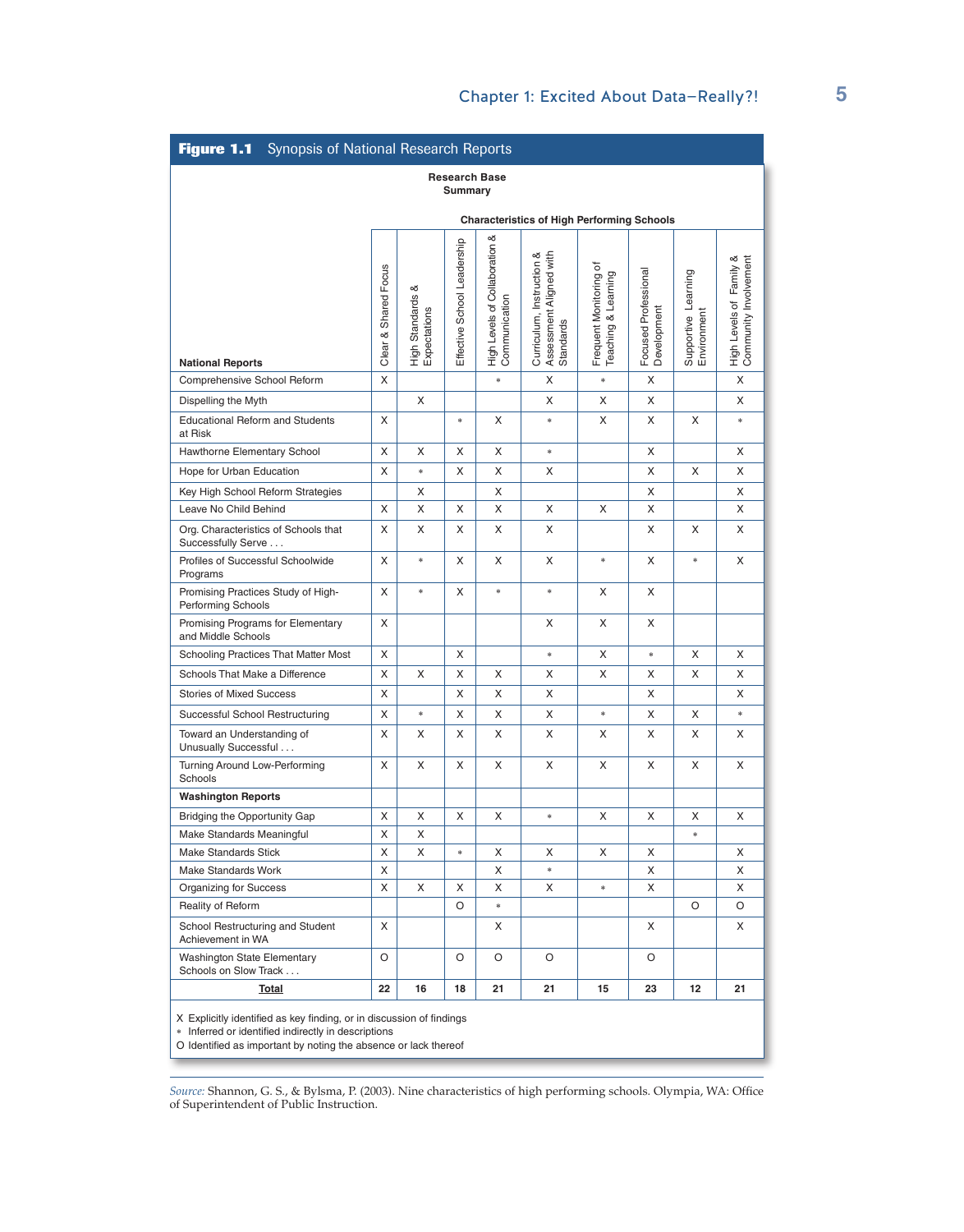University of Washington. Two elements in the Marzano Teacher Evaluation Model refer to tracking student progress and providing students with recognition of their status on learning goals. Danielson's Framework for Teaching Evaluation Instrument refers to assessment or data in three of its four domains, including components based on knowledge of students' skill levels, designing student assessments, using assessment in instruction, and maintaining accurate records. One of the 5 Dimensions of Teaching and Learning (5D) undergirding the CEL Teacher Evaluation Rubric is completely devoted to Assessment for Student Learning with six indicators reflecting both teacher and student use of data. In Washington State, principals evaluate teachers in the model chosen by their district and are in turn evaluated under The AWSP (Association of Washington School Principals) Leadership Framework. Thirteen of the twenty-eight elements in their rubric refer to use of data.

The importance of data remains unchanged—with increased accountability for its use. But the context has shifted dramatically.

#### **EXCITEMENT—KILLED BY COMPLIANCE**

In the intervening years since the second edition, educators have lived through increasing levels of sanctions of NCLB. They have "raced to the top." They have hoped their states sought waivers. They have adopted Common Core State Standards. They have implemented high-stakes tests—sometimes several different ones in just a few years. Amidst these external mandates, many have sincerely sought to create professional learning communities. And they have been impacted by new technologies for instruction, assessment, and data management. *Some* have lived through these challenges, but some have left the profession in despair. I feel this keenly. A close family member—exactly the type of person we most need in the profession—was among the departing.

The basic components of NCLB included annual testing of reading and math for all students in Grades 3 to 8 and once in high school, plus science at one Grade 3 to 5, 6 to 8, and 10 to 12; identifying rigorous standards for those assessments; and setting targets on a pace for 100 percent proficiency by 2014. Nonparticipation would essentially mean no federal funding. But not meeting the annual targets also raised the spectre of an escalating set of sanctions. Parents had to be given the option to attend another school. Principals and teachers could be replaced. Eventually the state or a designated entity could take over the school or district. As it became clear that the goal of 100 percent proficiency by 2014 would not be met, a process was created to seek waivers from the most draconian sanctions. These waivers focused attention on the educators themselves by requiring new teacher and principal evaluation systems based on research and including links between teacher performance and student growth.

The impact on schools and teachers will be explored in more depth in subsequent chapters. Some aspects of the requirements had positive potential, which will also be noted. But in general, priority was shifted to focus on "THE TEST" itself. As states developed or adopted new academic standards, time and energy was devoted to curriculum realignment. Explicit instruction in the necessary knowledge and skills was replaced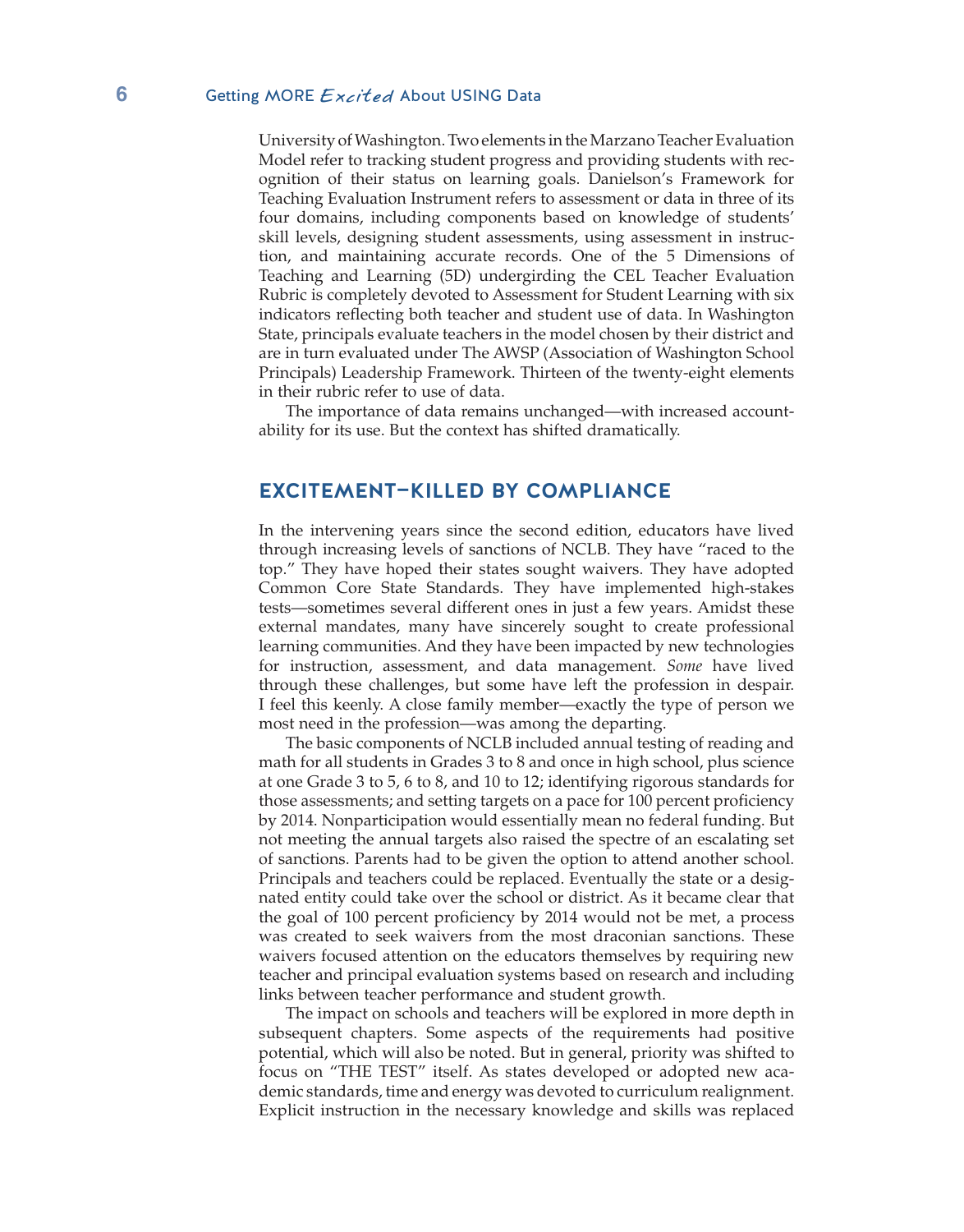by "test prep." As new assessments were piloted and flaws were discovered, tests were revised or replaced—keeping educators in a state of uncertainty and making use of longitudinal data difficult and suspect. The sheer management of the testing requirements required so much time and energy that designated assessment coordinators at the school and district levels spent weeks away from their usual roles of instructional coaching, curriculum work, professional development, and other supports to teachers. On a recent day in a high school, the professional in this role had over 6,000 steps on her fitness bracelet by 9:15 a.m. The test with all its technical and accommodations requirements had resulted in the necessity for 88 separate testing groups—and none could be conducted in the same room at the same time. The hyperemphasis on preparing for and being judged by results of one high-stakes assessment contributed to a jaundiced view of assessment and data in general. Serious attempts to incorporate and use formative assessment faced increased competition for time and motivation.

The mandates did include some components with promise that should not be left behind as NCLB is replaced by the Every Student Succeeds Act (ESSA). Common Core State Standards, while vague in some areas and overwhelming in sheer numbers, did—at least—become common. Thus, they had some potential for equity of expectations for learning across states. Disaggregation of data by student subgroups forced all stakeholders to be aware of gaps in student success. Development of teacher and principal evaluation systems based on instructional frameworks grounded in years of research provided rubrics showing growth paths in critical teacher behaviors. In states that did not link student growth to once-a-year scores on a fluctuating series of high-stakes tests, many educators were prompted to work on collaborative student growth goals using benchmark assessments and common formative assessment that more directly measured, and could more promptly guide, their instructional decisions.

Concurrent with the timing of NCLB, the Individuals with Disabilities Education Improvement Act (IDEIA) was reauthorized and introduced the term *Response to Intervention (RTI)*. Both NCLB and RTI require researchbased models that include reliable screening and progress monitoring of student responses to evidence-based instruction. They also require the use of data to match instructional interventions to areas of specific student need as soon as those needs become apparent. Data-based decisionmaking is the essence of good RTI practice; it is essential for the other three components: universal screening, progress monitoring, and multileveled intervention. This last component evolved as tiers of intervention and then levels of support with a newer acronym MTSS: Multi-Tiered System of Supports. All components must be implemented using culturally responsive and evidence-based practices.

During the intervening years, two other aspects of teacher practice grew in strength voluntarily. More and more schools aspired to become professional learning communities, building on the original research of Shirley Hord and expanding through the auspices of the Learning Forward organization and other consultants and publications. Fidelity to critical components of the research is mixed but can grow forward in a less punitive, more authentic environment. A second factor affecting teacher practice has been increasing use of technology in instruction, assessment,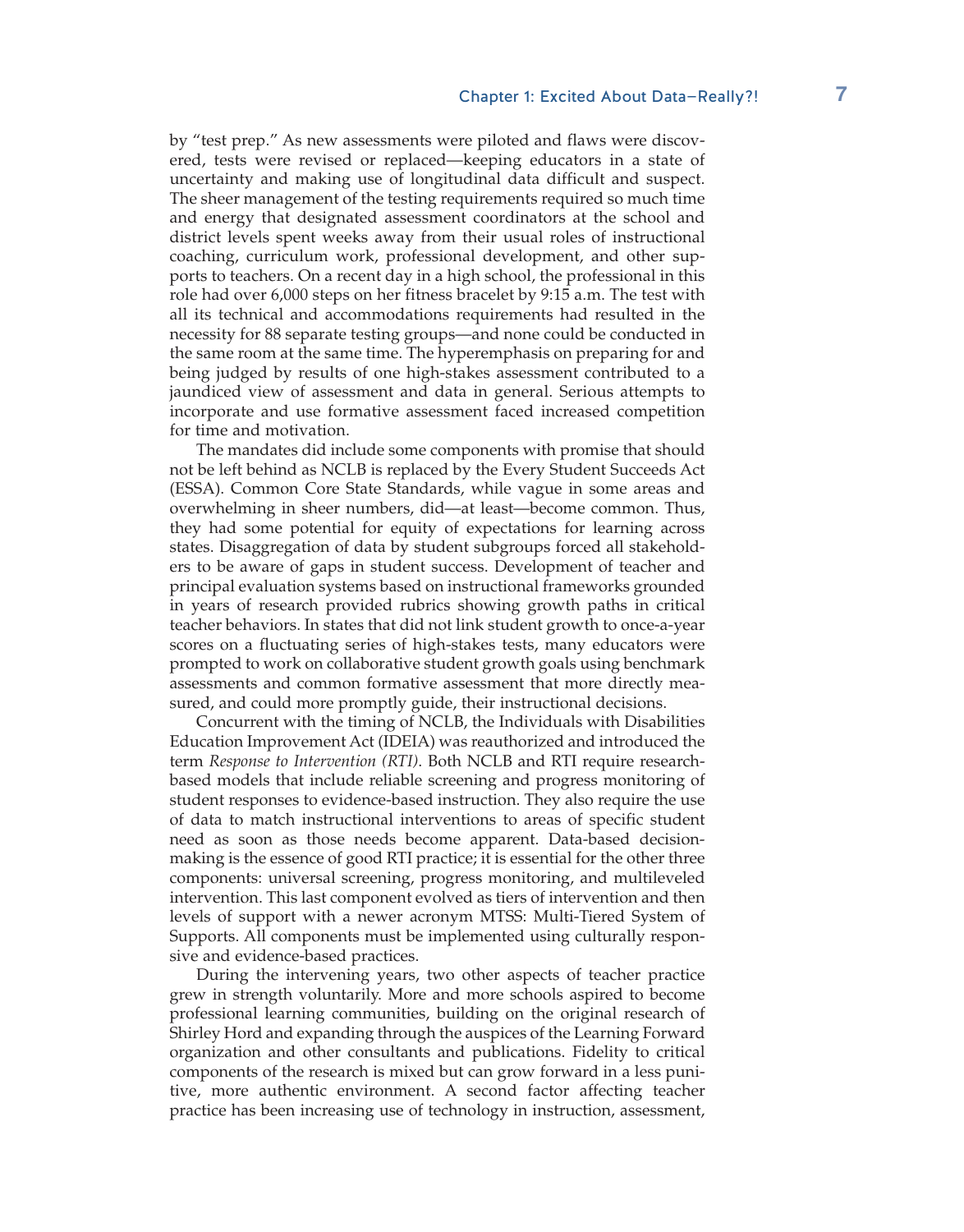and data management. The quality of decisions about data management systems and the amount and type of implementation support have resulted in these products being perceived as valuable tools or inflexible tyrants.

Meanwhile, as NCLB ruled at the macro level and classroom teachers served valiantly at the micro level, two national professional organizations pushed for change. ASCD launched its Whole Child initiative to maintain visibility and advocacy for the student as more than a test score, with her future dependent on a broader range of knowledge, skills, and experiences than reading and math proficiency. Learning Forward pursued an agenda of supporting student learning through powerful professional learning opportunities for educators. One clear result of their efforts is the inclusion of this definition of professional development in the full text of ESSA itself: "activities that are *sustained* (not stand-alone, 1-day, or short term workshops), *intensive*, *collaborative*, *job-embedded*, *data-driven* and *classroom-focused*" (p. 205, italics mine). Many of those adjectives stand in sharp contrast to what teachers experience as well-meaning attempts to help them improve student learning.

# **EVERY STUDENT SUCCEEDS ACT ENTERS AMID CONTINUING CHALLENGES**

This new federal act contains many familiar requirements, while leaving more autonomy to states and districts and strictly prohibiting some powers of the U.S. Department of Education. (A detailed chart comparing components of NCLB and ESSA is available on the ASCD website.) Annual testing of all students in reading and math will still occur in Grades 3 to 8 and once in high school, plus science once at each school level, but states may select interim benchmark tests instead of one annual megatest, may allow districts to choose their high school test, and may limit the total amount of time for mandated testing at each grade level. The secretary of education may *not* specify any aspect of assessments. Results from assessments will still be disaggregated by socioeconomic status (SES), limited English proficiency, diagnosed disabilities, and racial and ethnic group. Three additional subgroups include homeless students as well as those in foster care or with parents in the military. In response to curricular areas and programs that had found themselves left behind in NCLB, districts must use 10 percent of any Title IV funds to support counseling, music and arts, foreign languages, history and environmental education—and another 20 percent for nutrition, physical education, bullying and harassment prevention, and similar needs. This review of disaggregation requirements and recognition of whole child needs raises the gut-wrenching question of where we now stand on those criteria—and what data should be collected and used as we move forward.

The ASCD Whole Child initiative provides a yearly national and stateby-state snapshot of related indicators. The most recent report described 22 percent of America's children living in poverty but only 14 percent of white children compared to 39 percent of black children, 37 percent of American Indian children, and 33 percent of Hispanic children. About one-third of high school students are overweight or obese, and 20 percent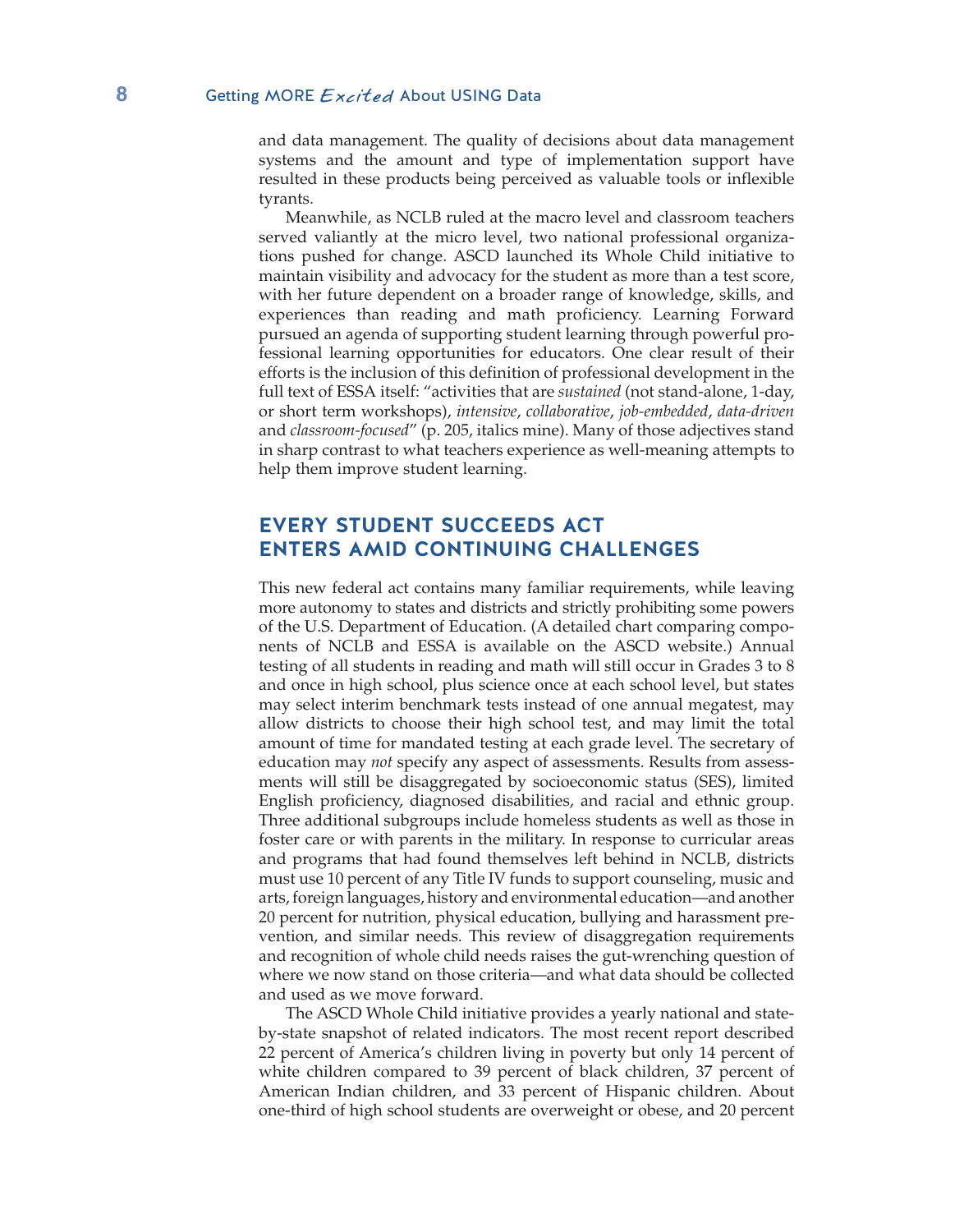were bullied at school in the past year. Only 52 percent of children surveyed reported that they always cared about doing well in school. Thirty-four percent of fourth-grade students had scored proficient on the most recent National Assessment of Educational Progress (NAEP), and the same percentage of eighth graders reached proficiency in math. Clearly, NCLB did not achieve its targets.

The distribution of poverty among racial groups reflects recent findings about achievement gaps in America—narrowing somewhat by race and ethnicity but widening by income level. Synthesizing twelve nationally representative studies, Reardon (2013) noted that the income achievement gap has grown 40 percent larger over the past three decades. The college completion rate for higher-income students has grown sharply, but the completion rate for students from low-income families has barely moved. Taking a longitudinal look at student data, Reardon reported that the income achievement gap is wide when students enter kindergarten but changes little during the K–12 years, prompting recommendations to invest more heavily in preschool and the earliest grades and "ensure that all students have equal access to high-quality teachers, stimulating curriculum and instruction, and adequate school resources (computers, libraries and the like)."

Rimmer (2016) referred to these factors as opportunity gaps, noting that "a quality education is for many, particularly our most vulnerable students, the *only* pathway out of poverty" but that these students "often don't have full access to such resources as quality pre-school education, the highest quality teachers, maximum amounts of instructional time, enriching life experiences, college preparatory curriculum, engagement with rigorous content and authentic learning" (p. 1).

When Kati Haycock (2016), CEO of the Education Trust, testified on ESSA implementation before the Senate Committee on Health, Education, Labor, and Pensions, she reported that during the NCLB years, "achievement among black, Latino and low-income students has improved." Haycock reported the percentage of fourth graders below basic proficiency in math was reduced by more than half between 2000 and 2015, with similar improvement among students of color. At the high school level, graduation rates improved from 59 percent of black students to 73 percent and from 66 percent of Latino students to 76 percent. However, she also emphasized that "... elementary reading is one of the most important predictors of high school life opportunities, yet almost half of our black, Latino, and Native children are still reading below the basic level" (p. 2). Like Rimmer, Haycock spoke about teacher quality, citing a pattern in which low-income students and students of color are assigned to ineffective, out-of-field, or inexperienced teachers. In a similar vein, Sparks (2015) referred to a thirty-three-country study of 15-year-olds' scores on the Program for International Student Assessment (PISA), which specifically identified unequal access to rigorous math content as a driving force behind performance gaps. In spite of various gains in other measures and grade levels, Hanushek's analysis of 2013 NAEP data (Camera, 2016) revealed that the average twelfth-grade black student placed only in the 19th percentile in reading and at the 22nd percentile in math. Looking back over the fifty years since the Coleman Report, he predicted that—at the current incremental rate—"it will be roughly two and a half centuries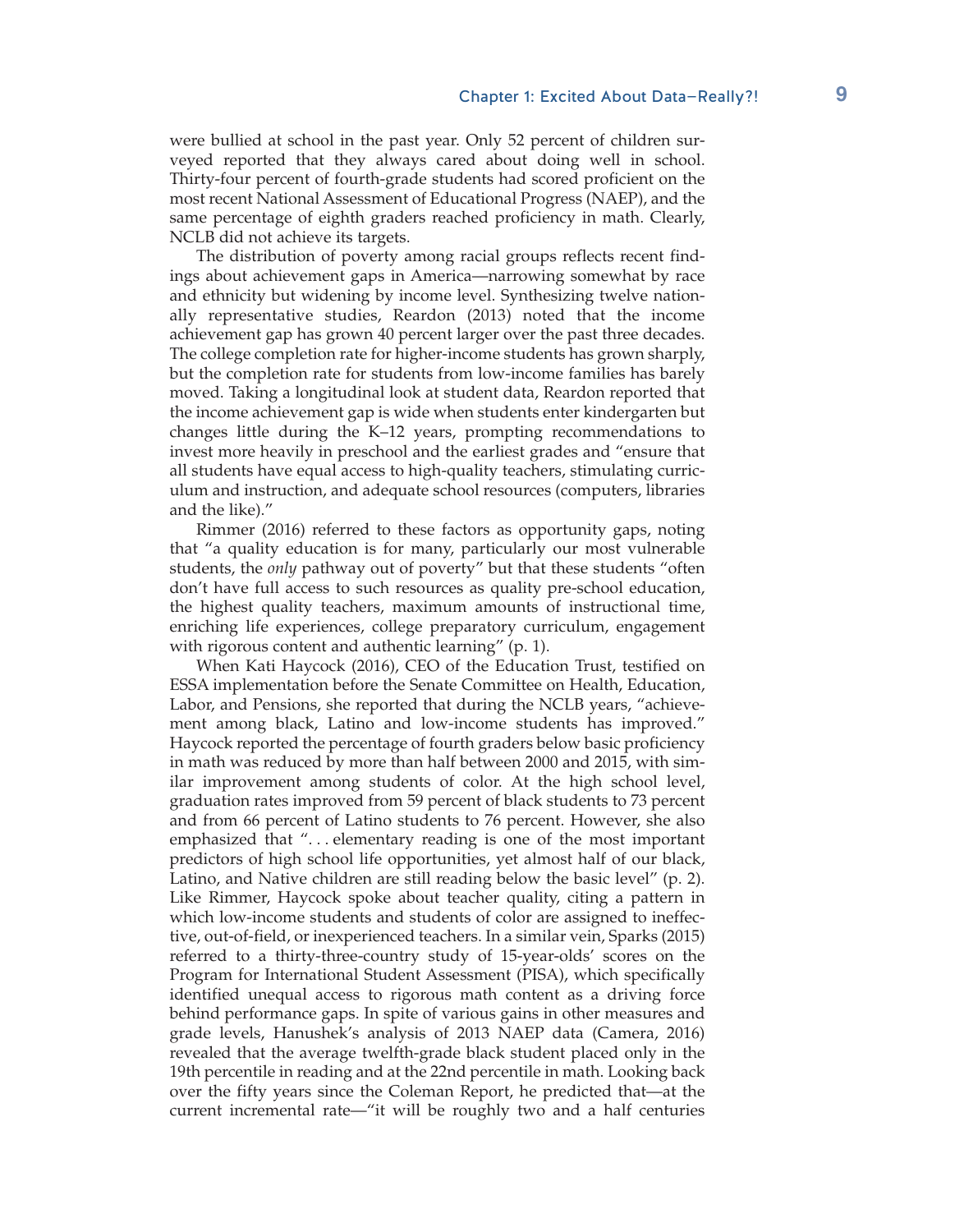before the black-white math gap closes and over one and a half centuries until the reading gap closes."

The Coleman Report did not shock the nation into adequate voluntary action. NCLB, with its mandates and sanctions, had some positive effects but mixed with other kinds of losses noted in this and subsequent chapters. ESSA will not be a panacea either. That is why this chapter title challenges readers to get excited about data "real-ly" . . . from real commitment, compassion, and curiosity and not from a focus on how much or little can be done to comply with a newer federal act.

# **WHAT DATA MATTERS NOW**

The data that matters now is—as it has always been—much more than the state test scores that have taken center stage in recent years. Previous editions of *Getting Excited About Data* included a list of sources of data available in most settings and useful for addressing important aspects of teaching and learning, the staff and school culture, student engagement, and family and community involvement (see Figure 1.2). The only category no longer in widespread use is national norm-referenced achievement tests. Italicized items in the figure show the few additions that have emerged in the past ten years. The increase in use of benchmark (or interim) assessments has been a response to the focus on RTI and the inability to use changing state assessments in any legitimate way to track longitudinal progress of individual students. Common formative assessments have gained visibility through the work of Doug Reeves, Larry Ainsworth, and Solution Tree's trademarked model of "PLCs at Work." The bolded bullets under Demographics represent the three new categories for disaggregation included in ESSA.

Findings from these multiple sources are often compiled into categories that represent a balance of focus: on academic and cultural conditions, on both cognitive and affective domains of students' experiences, and on staff characteristics and community involvement. In Chapter 7, Figure 7.1 (p. 108) displays four bullet points in the section "School Portfolio." These bullet points represent use of four types of data: Academic Student Data, Nonacademic Student Data, Staff Data, and Parent/Community Data. The last three sections should incorporate both quantitative (or objective) data and perceptual (or subjective) data that provides insight into how students, staff, and stakeholders experience that school. Writing about a school system change in Hawaii, Victoria Bernhardt (2015) refers to four data types as Demographics, Perceptions, Student Learning, and School Processes. In his article on data dashboards, Rothman (2015) reports that Monroe County, Georgia, organizes data around student learning outcomes, organizational effectiveness, public engagement, and professional learning while California tracks eight categories that include student achievement, student engagement, college and career readiness, school climate, parent involvement, basic services, implementation of state standards, and access to rigorous coursework. In Alberta, Canada, the six categories are safe and caring schools; student learning opportunities; student learning achievement; preparation for lifelong learning, the world of work, and citizenship; parental involvement; and continual improvement.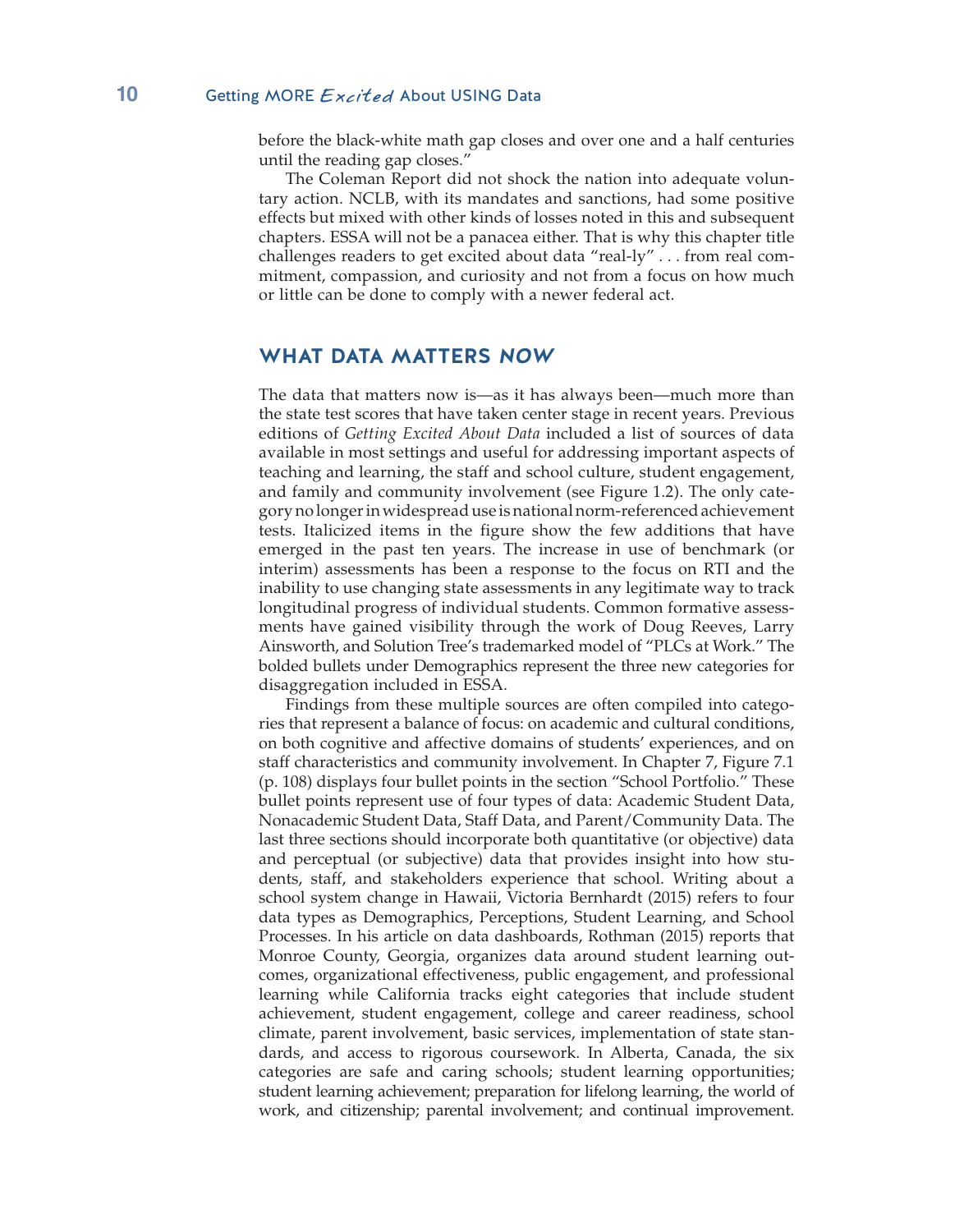| Figure 1.2 Sources of Data                                                                                                                          |                                                                                                                            |
|-----------------------------------------------------------------------------------------------------------------------------------------------------|----------------------------------------------------------------------------------------------------------------------------|
| <b>College Entrance Tests</b><br>٠<br>$-$ SAT<br>$-$ ACT<br>- Other                                                                                 | <b>Student Demographics</b><br>$\bullet$<br>- Gender<br>- Racial/ethnic group<br>- Home language<br>- Socioeconomic status |
| Criterion-Referenced<br>۰<br>(Standards-Based) Tests<br>- Mandatory State<br>Assessments<br>- National Assessment of<br><b>Educational Progress</b> | - Mobility<br>- Homeless<br>$-$ In Foster Care<br>- Parents in Military<br>• Climate/Perception Surveys                    |
| - Benchmark/Interim<br>Assessments (e.g., MAP,<br>AimsWeb, STAR)                                                                                    | $-$ Staff<br>- Students<br>- Parents<br>$-$ Community                                                                      |
| Beginning- and End-of-Year Tests<br>$\bullet$                                                                                                       | <b>Career Interest Surveys</b>                                                                                             |
| Midterm, Semester, and<br><b>Course Exams</b>                                                                                                       | Questionnaires                                                                                                             |
| <b>Local Unit Tests</b>                                                                                                                             | Focus Groups<br>۰                                                                                                          |
| <b>Common Formative Assessments</b>                                                                                                                 | Interviews<br>- Staff                                                                                                      |
| Grades and GPA                                                                                                                                      | - Students<br>- Parents                                                                                                    |
| <b>Graduation Rates</b>                                                                                                                             | - Community                                                                                                                |
| <b>Status of Graduates</b><br>- 2 years out                                                                                                         | • Checklists, Rating Scales,<br>and Inventories                                                                            |
| $-5$ years out                                                                                                                                      | <b>Observation Logs</b><br>$\bullet$                                                                                       |
| <b>Local Unit Tests</b>                                                                                                                             | Journal Entries, Anecdotes                                                                                                 |
| Team Projects/Exhibitions                                                                                                                           | - Staff<br>$-$ Students                                                                                                    |
| <b>Performance Checklists</b>                                                                                                                       | <b>Staff Attendance</b>                                                                                                    |
| <b>Individual Student Work</b>                                                                                                                      | <b>Staff Qualifications</b><br>$\bullet$                                                                                   |
| <b>Homework Monitoring</b><br>٠                                                                                                                     | $-$ Teaching in area of major<br>$-$ Graduate degrees                                                                      |
| Student Attendance Data                                                                                                                             | - Years experience<br>$-$ Students                                                                                         |
| Student Participation Data                                                                                                                          | Professional Development Participation                                                                                     |

– Extracurricular activities – Community service

• Student Behavior Data

- Parent Involvement Data
	- Conference attendance
	- Volunteer participation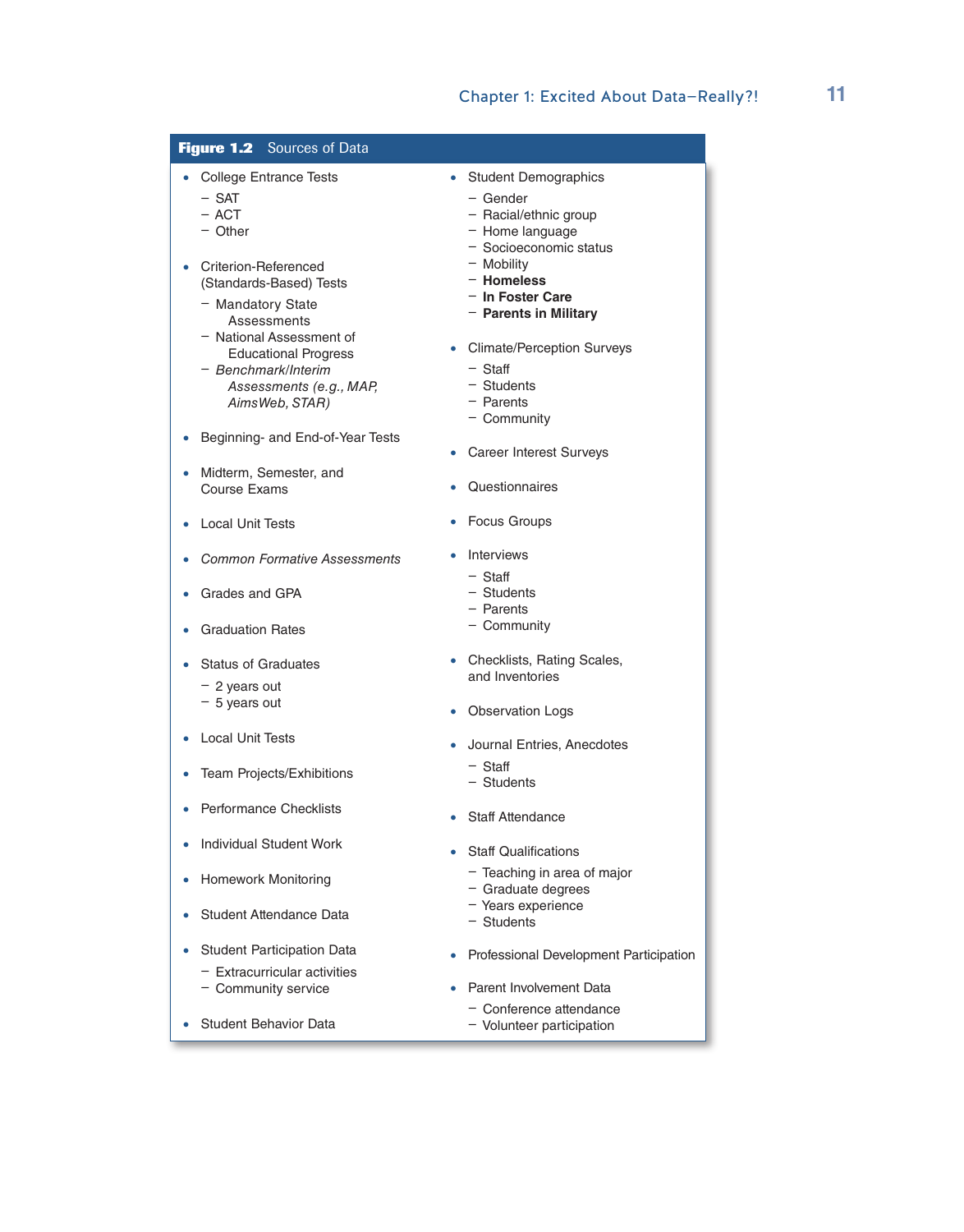But there is a difference in motivation between a mandated list and a collection of data chosen by the school as having significance for students, staff, and constituents. An alternative to organizing data under headings or categories is to raise critical questions that matter to the participants and provide the data needed to address them, as in Figure 1.3. However the data is organized, decision-making and planning must be based on a combination of data sources: information on outcomes achieved, as well as the conditions and opportunities provided, and feedback from those involved.

# **PROGRESS IN DATA USE**

In their mega-study for the Wallace Foundation, Louis and colleagues (Louis, Leithwood, Wahlstrom, & Anderson, 2010) reported that all districts and schools now have adequate and similar data sources *and* that the greatest variability occurs in the way those data are used. Over the past thirty years, through various official and unofficial roles and channels, I've been privileged to work with schools in over thirty states and several countries. I have reviewed successful and unsuccessful applications for grants and awards and noted the differences in responses related to assessment and data use. The previous edition outlined eighteen critical tasks that differentiated the extraordinary from the ordinary based on the perspective of my observations and study.

| <b>Figure 1.3</b> Critical Questions and Data Sources |
|-------------------------------------------------------|
| Are students learning?                                |
| State assessment data<br>$\bullet$                    |
| Districtwide assessments<br>$\bullet$                 |
| Curriculum-based classroom assessments<br>$\bullet$   |
| Collaborative analysis of student work<br>$\bullet$   |
| Are students connected and engaged?                   |
| Disciplinary actions<br>$\bullet$                     |
| Attendance<br>$\bullet$                               |
| Truancy<br>$\bullet$                                  |
| Graduation/dropout rates<br>$\bullet$                 |
| Co-curricular participation                           |
| Survey results<br>$\bullet$                           |
| Are teachers/staff engaged and productive?            |
| Teacher attendance<br>۰                               |
| Professional development participation<br>$\bullet$   |
| Survey results<br>$\bullet$                           |
| Are parents and community confident and supportive?   |
| Parent-teacher conference participation<br>$\bullet$  |
| Survey results<br>۰                                   |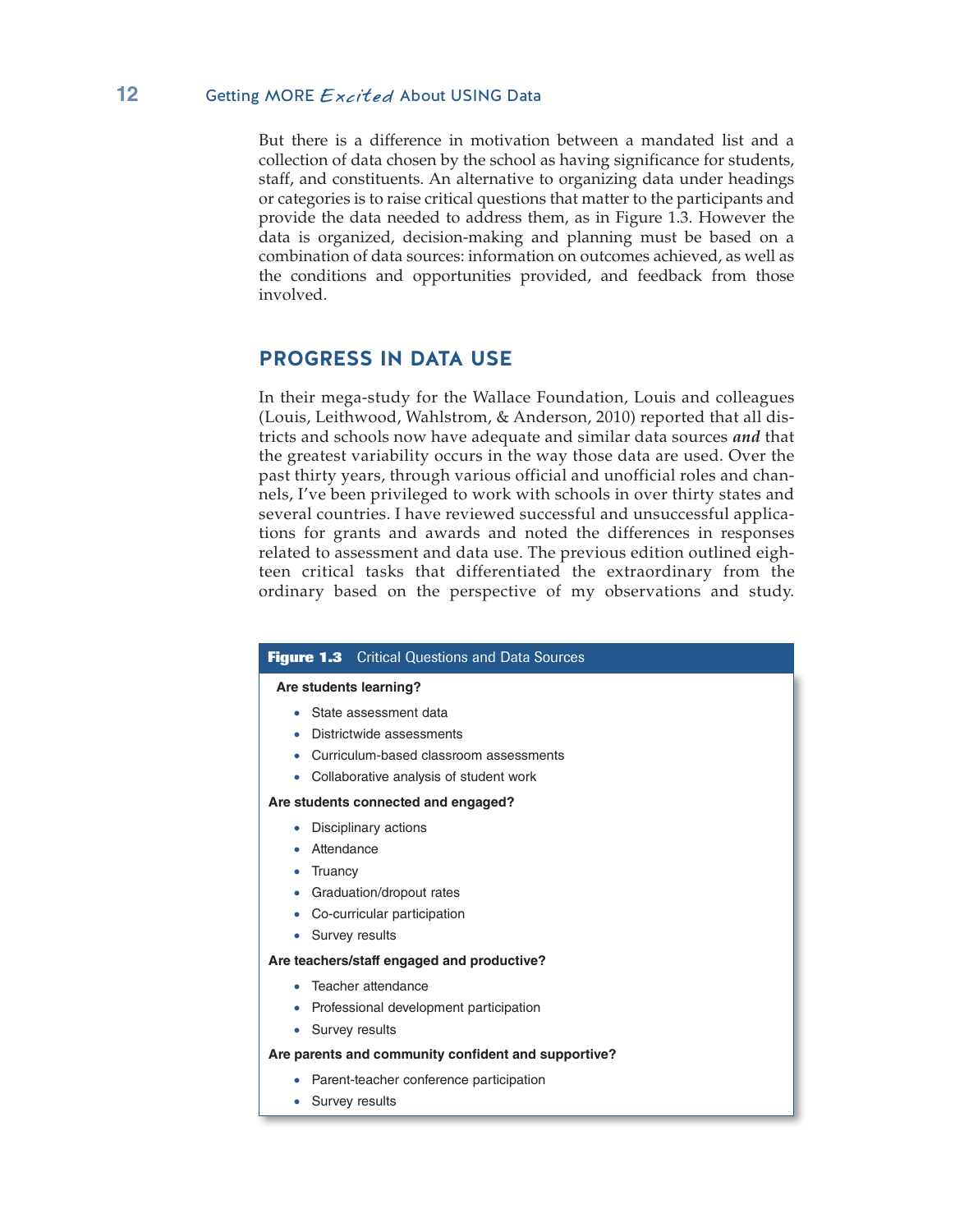Those eighteen uses continue to surface as descriptors related to high data-use schools. The good news is that progress has been made on all! Figure 1.4 reviews the list and adds an informal reflection on whether the progress has been limited or laudable. Developments on each data use are briefly discussed next, followed by additional points of emphasis from recent studies. These are tasks that high-performing schools do with data:

**Create a culture of collective responsibility for all students.** Progress: Limited. NCLB and RTI have increased awareness of student needs, but changing a culture is more difficult than adding a structure or activity, because it's about beliefs and a history of "how we've always done things

| Figure 1.4 Progress in Data Use                                                   |         |          |  |  |
|-----------------------------------------------------------------------------------|---------|----------|--|--|
|                                                                                   | Limited | Laudable |  |  |
| Create a culture of collective responsibility for<br>all students                 | X       |          |  |  |
| Understand that assessment is an integral part of the<br>instructional process    | X       |          |  |  |
| Test their results against their espoused mission                                 | X       |          |  |  |
| Make clear distinctions between inputs (by adults) and<br>outcomes (for students) |         | X        |  |  |
| Use both objective and subjective (perceptual) data<br>appropriately              | X       |          |  |  |
| Focus on most critical priorities to conserve time, energy,<br>and money          |         | X        |  |  |
| Drill down for student- and skill-specific data in priority<br>areas              |         | X        |  |  |
| Plan forward as students rise-to respond to individual<br>skill gaps              | X       |          |  |  |
| Plan backward to fill gaps in the instructional program                           | X       |          |  |  |
| Look around at research, best practices, and exemplary<br>schools                 |         | X        |  |  |
| Look within to analyze curriculum and instructional<br>strategies                 | X       |          |  |  |
| Select proven strategies for implementation                                       |         | X        |  |  |
| Identify and plan for student populations with specific needs                     |         | X        |  |  |
| Identify formative assessments to balance large-scale,<br>high-stakes tests       | X       |          |  |  |
| Monitor rates of progress over time-student and cohort                            | X       |          |  |  |
| Gather evidence of both implementation and impact of<br>improvement strategies    | X       |          |  |  |
| Consolidate multiple plans                                                        | X       |          |  |  |
| Take the initiative to tell "the rest of the story"                               | X       |          |  |  |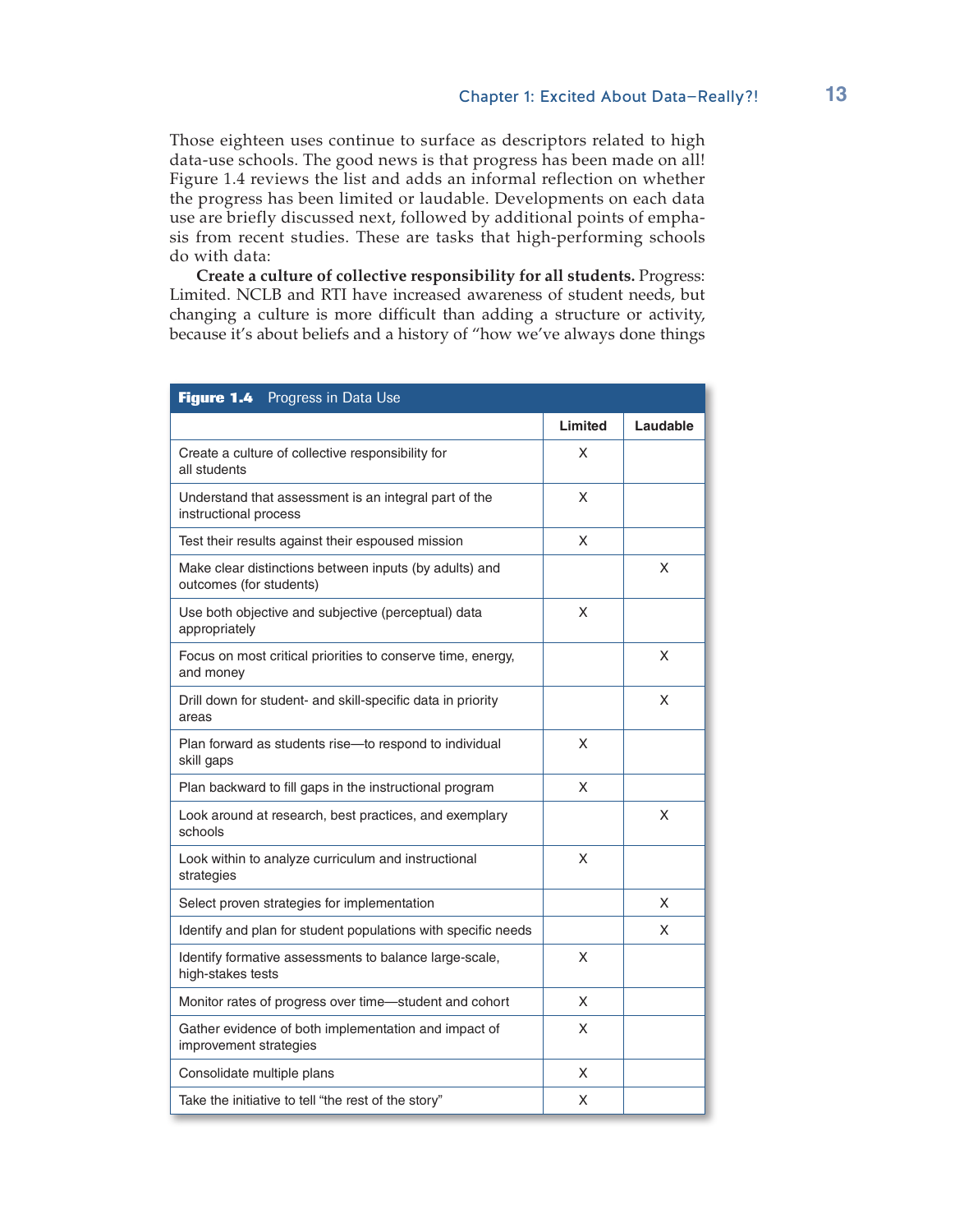around here." A laudable rating would include a total absence of comments about "those kids," or "they're not my kids," or "Mr. Smith's kids." Coteaching models would not create a single section of each course in which every student with an individualized education program (IEP) is placed. Chapter 2 explores more about beliefs and efficacy, and Chapter 5 emphasizes collective action on behalf of struggling students.

**Understand that assessment is an integral part of the instructional process**. Progress: Limited. The emergence of instructional frameworks and common formative assessments has increased the focus on assessment as an early part of unit planning instead of the last step. Educators understand in theory that curriculum, instruction, and assessment are an interrelated set of constructs and that assessments should be developed based on the established learning targets. In reality, the term *assessment* still brings a first reaction related to the implications of a high-stakes test.

**Test their results against their espoused mission.** Progress: Limited. Through various school improvement initiatives dating back decades now, schools have been "writing" mission statements. It's still hard to find a setting where conversations are frequent around what the mission (or vision or beliefs or collective commitments, etc.) would look like and sound like and what would be changing in measures of learning and satisfaction.

**Make clear distinctions between inputs (by adults) and outcomes (for students).** Progress: Laudable. A decade ago, reports of success in school improvement efforts too often focused on what the adults had done, such as trainings provided and attended. NCLB did provide momentum to focus more on student results.

**Use both objective and subjective (perceptual) data appropriately.** Progress: Limited. Objective data tell us *wha*t needs attention. Very often, excellent ideas for *how* to resolve concerns are embedded in responses from students, staff, and other stakeholders. Unfortunately, many schools and districts are reducing their use of surveys and interviews because they "already have more data than we can deal with."

**Focus on most critical priorities to conserve time, energy, and money.** Progress: Laudable. As more schools strive to become professional learning communities, "staff members, with their school leaders, are using data to make decisions about what to learn, how to learn it, how to transfer and apply it to their classrooms, and how to assess its effectiveness" (Hord, 2009, p. 43). However, the reality is that high-stakes testing in reading and math has defined those as the "priority areas," when the intention of this data use is for educators to determine *their* priority areas—which might include needs like student engagement that cross content areas and also impact nonacademic measures like attendance and discipline.

**Drill down for student- and skill-specific data in priority areas.** Progress: Laudable. The emphasis of RTI on use of data for screening and progress monitoring has been a (mostly) positive force in progress, with a few unintended consequences pointed out in subsequent chapters.

**Plan forward as students rise—to respond to individual skill gaps.** Progress: Limited. This data use focuses on moving individual student data from grade to grade so there can be seamless focus on the support that struggling students need. Because it relies on more local data than state tests, it has not received as much attention.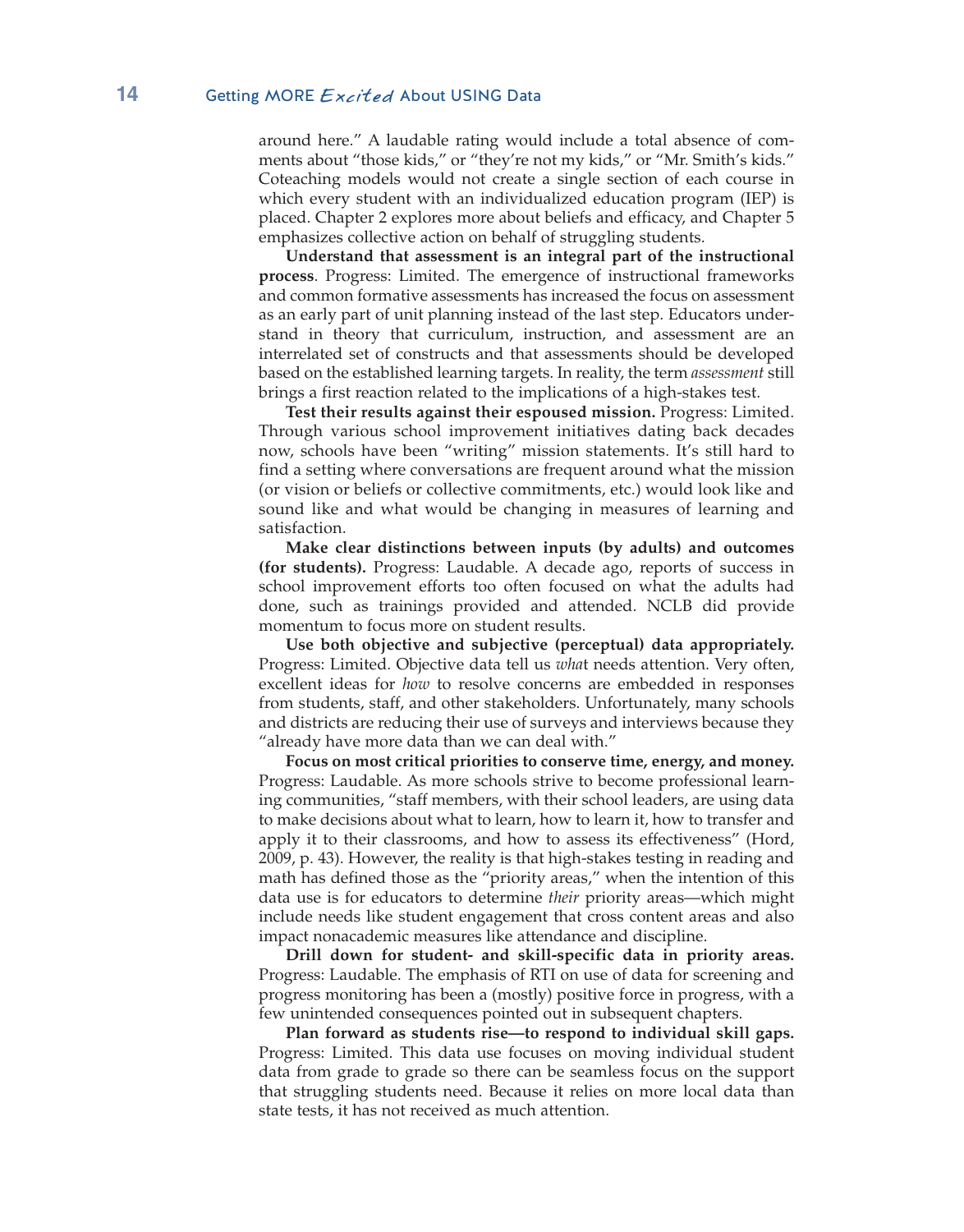**Plan backward to fill gaps in the instructional program.** Progress: Limited. Both of these data uses have been impacted by the NCLB-era focus on high-stakes tests, which have not remained the same year to year. The result has been an annual review of areas of low performance at each tested grade level, with less time for vertical articulation.

**Look around at research, best practices, and exemplary schools.** Progress: Laudable. Emphasis in recent years on implementing researchbased practices has contributed to more use of clearinghouses that vet research studies and the emergence of publications and consulting services that provide information and training on effective strategies—the first two parts of this statement. Exemplary schools in terms of their results on state tests can be found on state websites. It can still be very difficult to identify the top-performing schools with similar size and demographics— "schools like ours"—in order to learn from their practices and progress.

**Look within to analyze curriculum and instructional strategies.** Progress: Limited. It is now fairly common practice to study best practices, but progress is limited in the rigor applied to analyzing what is actually occurring in classrooms. To what degree has the curriculum realigned to standards resulted in a realignment of unit plans? To what degree have the strategies "taught" in professional development been effectively and consistently added to student experiences? The promising practice that will move this forward is use of a research-based instructional framework to conduct learning walk-throughs, gather and analyze the data, and provide both feedback and targeted support based on the data (Rimmer, 2016).

**Select proven strategies for implementation.** Progress: Laudable. As noted in the previous paragraphs, it has become easier and more common to access sources that describe strategies with evidence to support their value and *select* one. As also noted previously, the necessary follow-up and support for consistent *implementation* of a proven practice is not as consistently provided.

**Identify and plan for student populations with specific needs.**  Progress: Laudable. Screening and progress monitoring in RTI has increased the use of data to identify specific needs of students. Multidisciplinary MTSS teams plan interventions for struggling students and monitor their progress. Although laudable, these endeavors do not seem to include systemwide focus on subgroups with achievement gaps based on SES and race or ethnicity.

**Identify formative assessments to balance large-scale, high-stakes tests.** Progress: Limited. The use of formative assessments is becoming more prevalent—but with mixed degrees of consistency and commonality. Chapter 2 will discuss how a balanced assessment system can influence beliefs about data and provide powerful information for teachers and students.

**Monitor rates of progress over time—student and cohort.** Progress: Limited. The primary focus on high-stakes tests, which have changed too frequently, has made it difficult to monitor longitudinal data. As schools and districts increasingly use and track their own assessments in their own data systems, this task will be more manageable.

**Gather evidence of both implementation and impact of improvement strategies.** Progress: Limited. Before student results change, teacher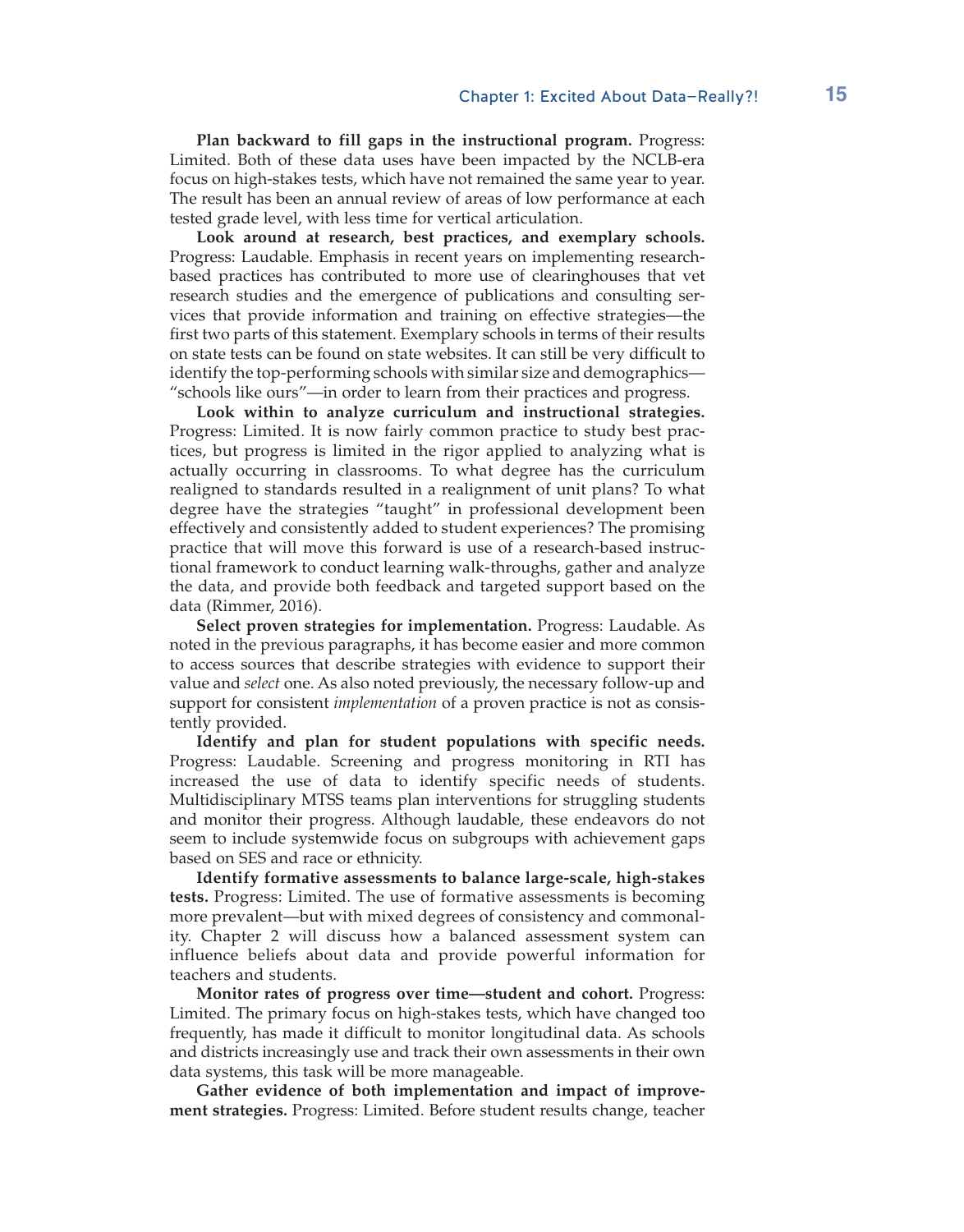practice has to change. A school improvement plan that promises to "teach one new evidence-based practice per month" is well-intended, but if it does not provide support and data-gathering for implementation, it may also be unable to demonstrate an impact on student learning—with the unintended consequence of further discouraging the staff.

**Consolidate multiple plans.** Progress: Limited. More mandates have required more kinds of plans to be written and reports generated. I have seen no decrease in the number of "Now, why are we doing this?" and "So where does this fit in?" questions asked at professional development sessions and team meetings.

**Take the initiative to tell "the rest of the story."** Progress: Limited. This data use involves documenting, sharing, and celebrating progress that is being made locally—regardless of what the state may be reporting on a larger scale. The limited progress may be attributed to sheer fatigue and the vicious cycle of working so hard to make something happen that there's no energy left to report and celebrate it, when that very celebration could be the source of renewed energy to continue the effort.

More recent studies of data use have provided support for these eighteen data uses and added new perspectives. The Learning from Leadership studies that encompassed nine states, forty-three school districts, 180 schools, and 312 classrooms (Louis et al., 2010) described high data-use schools as those that were as follows:

- Actively using data to monitor the outcomes of school improvement plans
- Using formative assessments of student progress at regular intervals throughout the year
- Using data in making decisions about professional development plans
- Using data in conversations with parents about student performance and programming
- Using data to move beyond problem identification to problemsolving [and] gathering additional data to better understand the causes or factors related to the problems in question

Three of the previously stated findings reinforce data uses already addressed in Figure 1.4 and previous editions. Two additional uses are now added to Figure 1.5 in bold italics. Figure 1.5 also references the chapters that provide tips and examples for each data use. For example, discussing data with parents is introduced in this edition in Chapter 5. Use of data in professional development planning is described as one of the "appropriate supports" in Chapter 12.

Use of data as a critical component in professional learning has been emphasized by the Learning Forward organization, making it one of six *Standards for Professional Learning* (Learning Forward, 2011).

At the classroom level, teachers use student data to assess the effectiveness of the application of their new learning. When teachers, for example, design assessments and scoring guides and engage in collaborative analysis of student work, they gain crucial information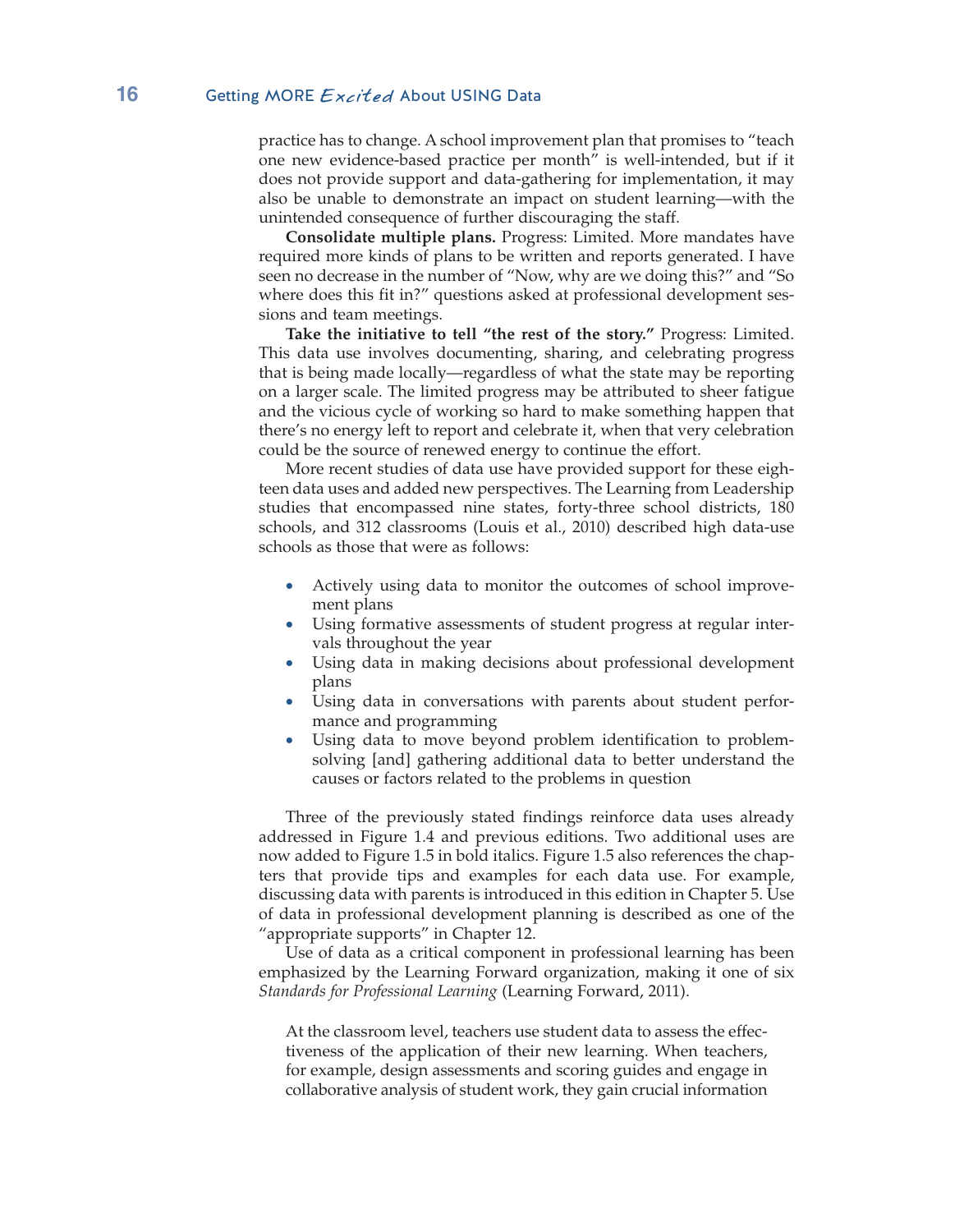about the effect of their learning on students. Evidence of ongoing increases in student learning is a powerful motivator for teachers during the inevitable setbacks that accompany complex change efforts. At the school level, engaging teams of teacher leaders and administrators in analyzing and interpreting data for example, provides them a more holistic view of the complexity of school improvement and fosters collective responsibility and accountability for student results . . . Ongoing data collection, analysis, and use, especially when done in teams, provide stakeholders with information that sustains momentum and informs continuous improvement.

| A Further Look at Uses of Data<br><b>Figure 1.5</b>                                                                                                                   |                   |  |  |  |
|-----------------------------------------------------------------------------------------------------------------------------------------------------------------------|-------------------|--|--|--|
| Use data to:                                                                                                                                                          | Learn how in:     |  |  |  |
| Create a culture of collective responsibility for all students                                                                                                        | Chapters 2, 3, 4  |  |  |  |
| Understand that assessment is an integral part of<br>the instructional process                                                                                        | Chapter 2         |  |  |  |
| Test their results against their espoused mission                                                                                                                     | Chapter 2         |  |  |  |
| Make clear distinctions between inputs (by adults) and outcomes<br>(for students)                                                                                     | Chapters 2, 11    |  |  |  |
| Use both objective and subjective (perceptual) data appropriately                                                                                                     | Chapters 1, 5, 11 |  |  |  |
| Focus on most critical priorities to conserve time, energy, and money                                                                                                 | Chapters 8, 9, 10 |  |  |  |
| Drill down for student- and skill-specific data in priority areas                                                                                                     | Chapter 5         |  |  |  |
| Plan forward as students rise-to respond to individual skill gaps                                                                                                     | Chapter 5         |  |  |  |
| Plan backward to fill gaps in the instructional program                                                                                                               | Chapter 9         |  |  |  |
| Look around at research, best practices, and exemplary schools                                                                                                        | Chapters 8, 9     |  |  |  |
| Look within to analyze curriculum and instructional strategies                                                                                                        | Chapter 9         |  |  |  |
| Select proven strategies for implementation                                                                                                                           | Chapter 8         |  |  |  |
| Identify and plan for student populations with specific needs                                                                                                         | Chapter 7         |  |  |  |
| Identify formative assessments to balance large-scale,<br>high-stakes tests; use formative assessment of student<br>learning at regular intervals throughout the year | Chapters 1, 2, 7  |  |  |  |
| Monitor rates of progress over time-student and cohort                                                                                                                | Chapter 5         |  |  |  |
| Gather evidence of both implementation and impact of<br>improvement strategies                                                                                        | Chapters 7, 9, 11 |  |  |  |
| Consolidate multiple plans                                                                                                                                            | Chapter 10        |  |  |  |
| Take the initiative to tell "the rest of the story"                                                                                                                   | Chapter 11        |  |  |  |
| Use data in conversations with parents about student<br>performance and programs                                                                                      | Chapter 5         |  |  |  |
| Use data in making decisions about professional<br>development plans                                                                                                  | Chapter 12        |  |  |  |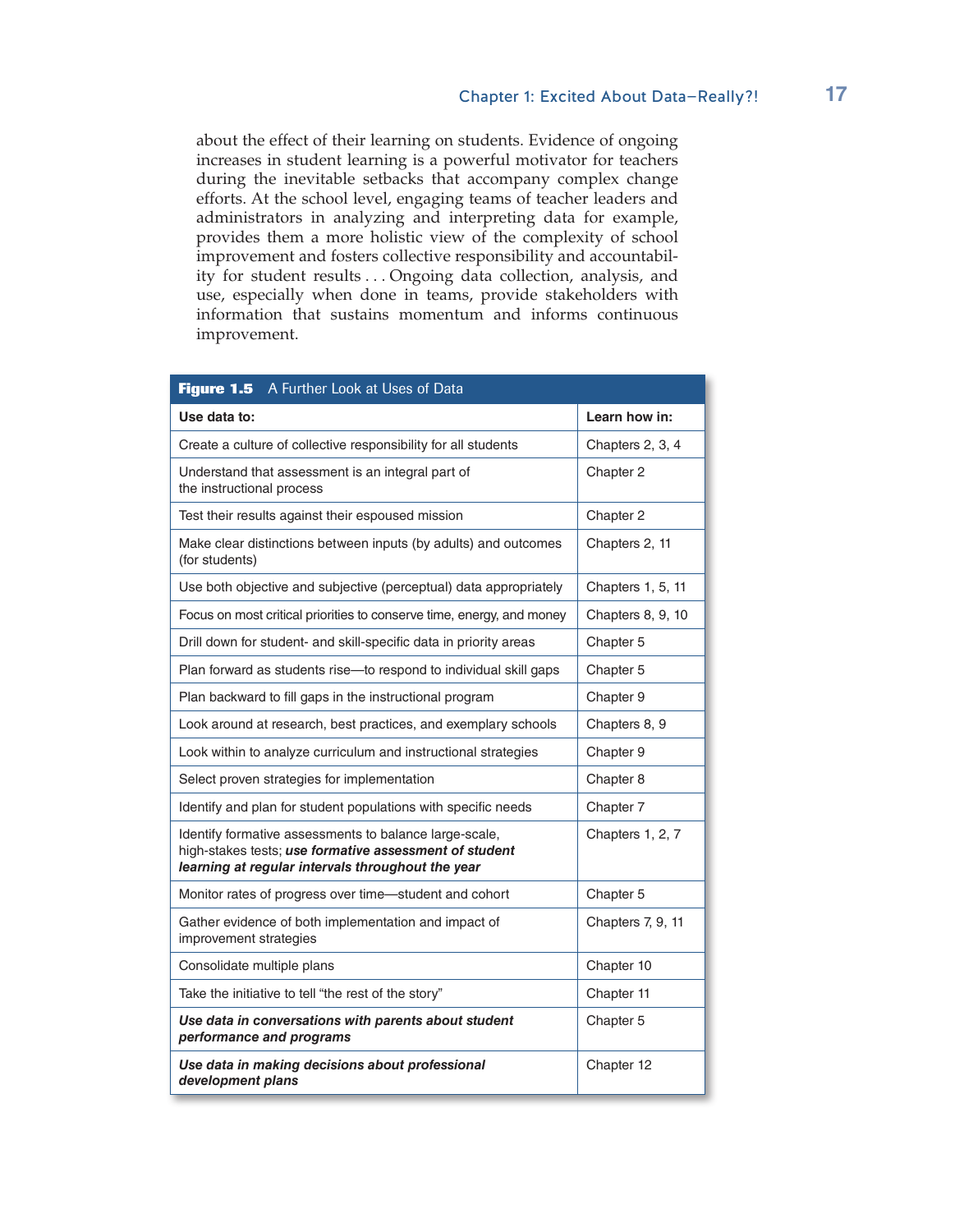The imperative features of the data we use and how we use it are these. First, we must have multiple sources of evidence that help us understand our results and our practices, our students, and the learning environment we are creating. Second, we must analyze the data to determine that all students are learning. Data must be disaggregated and the results made transparent to everyone. Names must be connected to numbers so the focus is on individual students, not categories. Third, we must take action on the data. Teams of teachers must work together at frequent intervals to assess student learning and plan classroom instruction to move all students forward and add support for those who struggle. Fourth, schools as communities must attend to the culture and conditions in which staff and students work, including the systems and processes that cross all classrooms.

# **EXCITEMENT EXTINGUISHERS**

Every use of data outlined in Figure 1.4 has shown some degree of progress, but many are still discussed in the literature as exemplary rather than typical practice. What's been getting in the way? We've already noted the chilling effect of the sanctions in NCLB and the distraction of time, energy, and money to the logistics of high-stakes test preparation and administration. But we can't assume that the changes from NCLB to ESSA will automatically break down whatever barriers have been slowing the progress. The second edition listed six barriers, but the list is actually longer now. In my work with schools and districts, I often use an activity I learned from Bob Garmston. It is called Go for the Green and can be used to identify points of entry into a problem. It can help deepen understanding of perceptual data. It can develop greater empathy and help participants move from a "blaming" mode to a more strengths-based stance. Figure 1.6 provides an illustration that is pertinent to our question about barriers to progress with data use. The process of facilitating Go for the Green starts with large chart paper as well as black, green, and red markers. Start with a *red* circle in the middle of the paper. Let the participants know that you are using that color deliberately because this is the target. It reminds us of a stop sign because it prevents accomplishment of their task or goal. Help the group decide how to phrase the concern or problem and write it in *red*. Then switch to the *black* marker and write this at the top: Under what conditions would  $I \ldots$ ? In Figure 1.6, this creates the following question: Under what conditions would I be reluctant to work with data? The usual rules of brainstorming apply: list all possibilities without judgment. In this activity, the ideas generated are placed on rays or spokes from the central question. A final stage in the process is to use the *green* marker to circle, star, or highlight the items that are within the control or influence of the group. These are the areas where energy can be spent productively and can be rephrased in positive language as actions to pursue—thus Go for the Green.

In Figure 1.6, the statements on the spokes are statements that have been made in multiple discussions in schools—even within the past few months. Those that are starred (although not green in this black-and-white